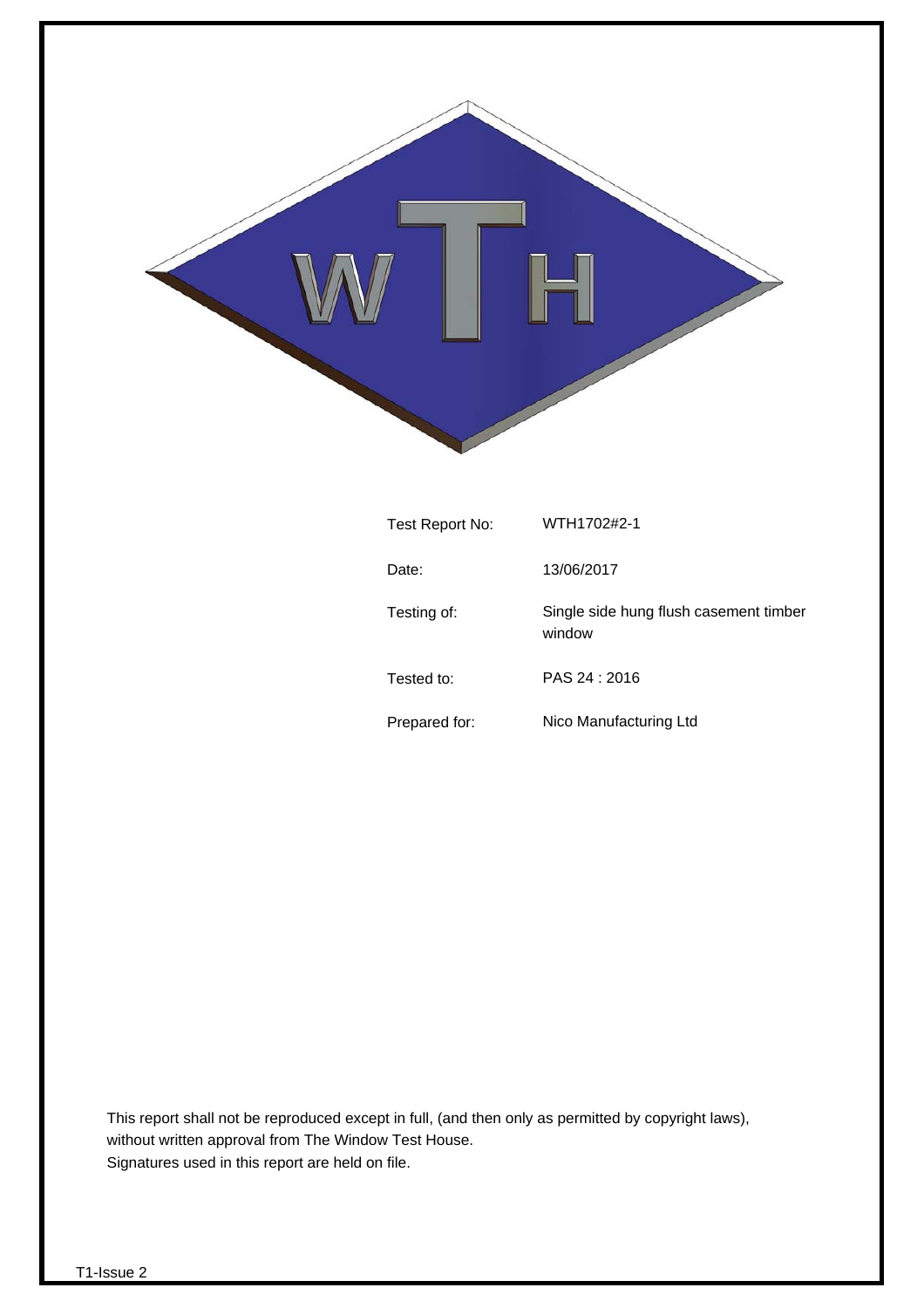| Test Report No. WTH1702#2-1 |                                        | <b>Page</b>   | 0t         |
|-----------------------------|----------------------------------------|---------------|------------|
| Testing of                  | Single side hung flush casement timber |               |            |
| Testing to                  | PAS 24 : 2016                          | <b>I</b> Date | 13/06/2017 |



## **CONTENTS**

Page No.

| Authorisation                              | 3               |
|--------------------------------------------|-----------------|
| Test requested by                          | 4               |
| Details of test                            | 5               |
| Details of samples                         | 6               |
| Conclusion of tests                        | 7               |
| Test window drawing & loads                | 8               |
| Manipulation & Infill removal test results | 9               |
| Manual check & additional mech loading     |                 |
| test results                               | 10 <sup>1</sup> |
| Mechanical load test results               | 11              |
| Picture of test window                     | 12              |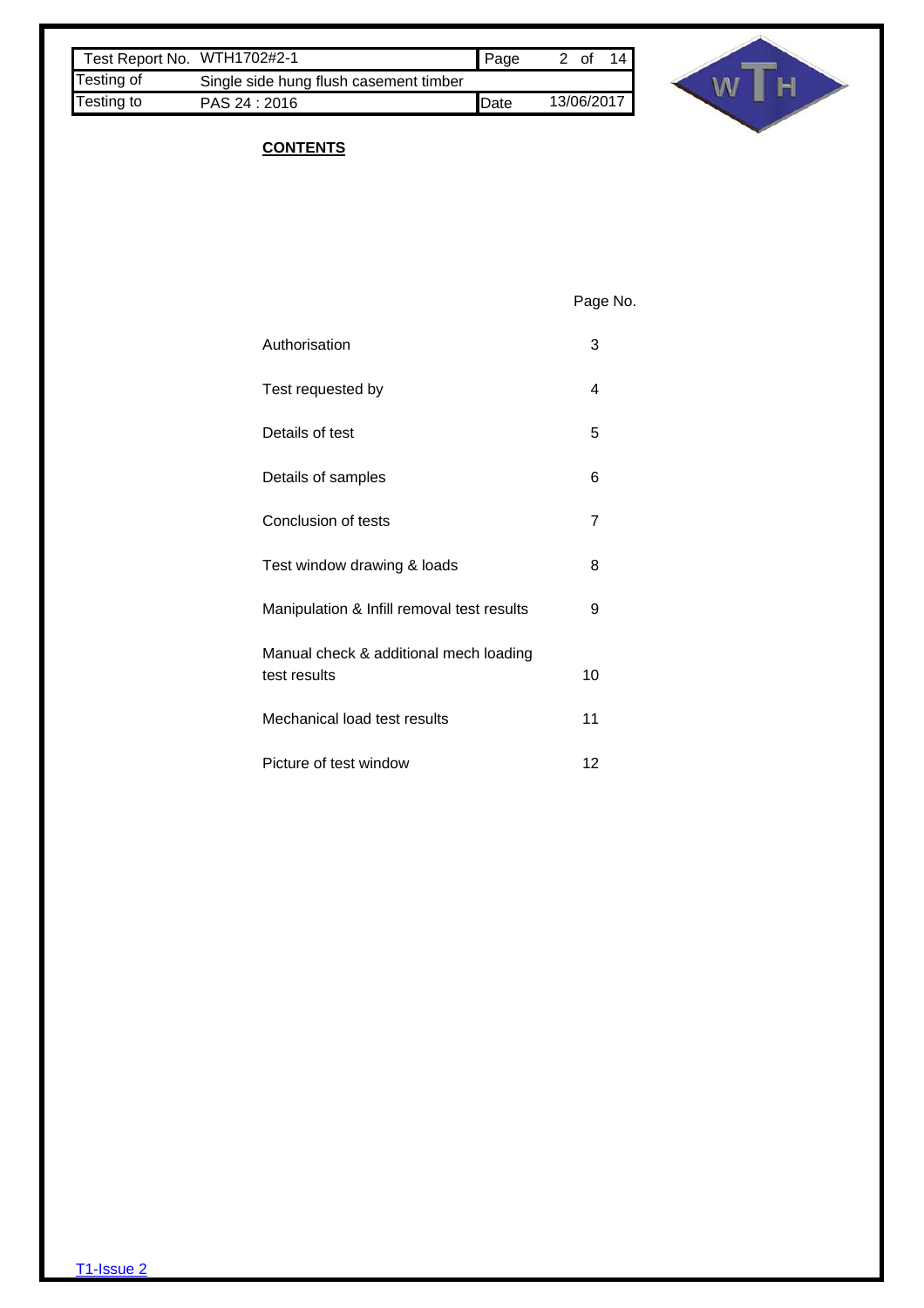| Test Report No. WTH1702#2-1                                                                                                                                              | Page<br>3 of 14         |
|--------------------------------------------------------------------------------------------------------------------------------------------------------------------------|-------------------------|
| <b>Testing of</b><br>Single side hung flush casement timber<br>Testing to<br>PAS 24:2016                                                                                 | W<br>Date<br>13/06/2017 |
| <b>AUTHORISATION</b>                                                                                                                                                     |                         |
| Test completed by:<br>D.Kury<br>M.Currie<br>Assissted by:<br>Test witnessed by:<br>N/A                                                                                   |                         |
| Report produced by: Duncan Kury (Principle Test Engineer)<br>Signature:<br>Date:<br>18/06/2018<br>For and on behalf of Nico Manufacturing Ltd Test Laboratory            |                         |
| Report authorised by: Martin Franklin (Laboratory Technical Manager)<br>Signature:<br>18/06/2018<br>Date:<br>For and on behalf of Nico Manufacturing Ltd Test Laboratory |                         |
| Date of issue of report<br>18/06/2018                                                                                                                                    |                         |
| Nico Manufacturing Ltd. Test Laboratory<br>Oxford Road                                                                                                                   |                         |
| Clacton-on-Sea                                                                                                                                                           |                         |
| <b>ESSEX</b>                                                                                                                                                             |                         |
| CO15 3TJ                                                                                                                                                                 |                         |
| Telephone +44 (0) 1255 422333                                                                                                                                            | JKAS<br><b>TESTING</b>  |
| Fax<br>+44 (0) 1255 432909                                                                                                                                               | 9458                    |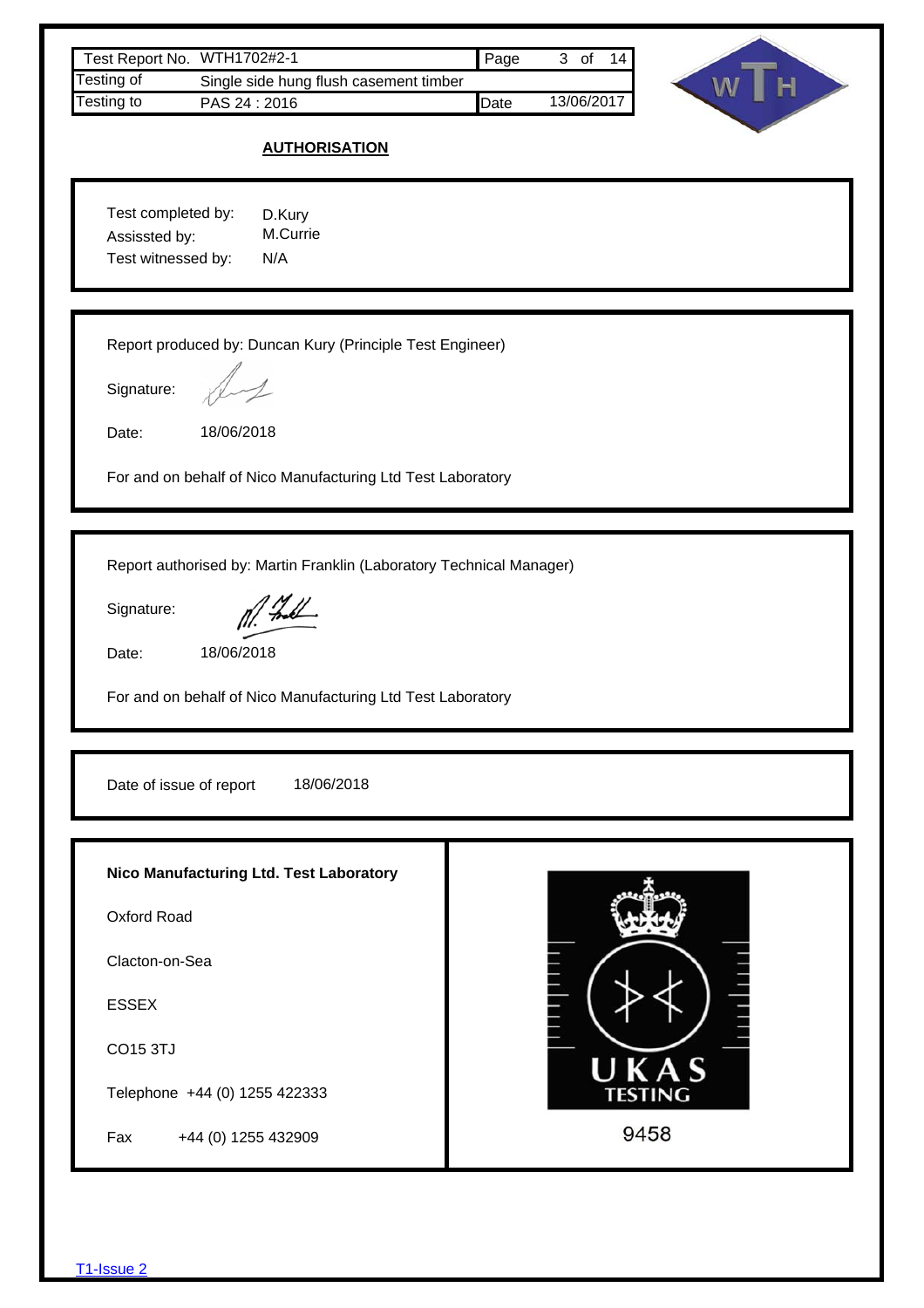| Test Report No. WTH1702#2-1             |                                                        | Page | 4 of 14    |        |
|-----------------------------------------|--------------------------------------------------------|------|------------|--------|
| Testing of<br>Testing to<br>PAS 24:2016 | Single side hung flush casement timber                 | Date | 13/06/2017 | H<br>W |
|                                         | <b>TEST REQUESTED BY</b>                               |      |            |        |
| Origin of test request                  |                                                        |      |            |        |
| Company Name                            | Nico Manufacturing Ltd                                 |      |            |        |
| Company Address                         | 109 Oxford Road<br>Clacton on Sea<br>Essex<br>CO15 3TJ |      |            |        |
| Contact                                 | lan Harrison                                           |      |            |        |
| Contact position                        | Sales Director                                         |      |            |        |
|                                         |                                                        |      |            |        |
| <b>Quotation Details</b>                |                                                        |      |            |        |
| Quotation No.                           | <b>WTH1702</b>                                         |      |            |        |
| Dated:                                  | 11/04/2017                                             |      |            |        |
|                                         |                                                        |      |            |        |
|                                         |                                                        |      |            |        |
|                                         |                                                        |      |            |        |
|                                         |                                                        |      |            |        |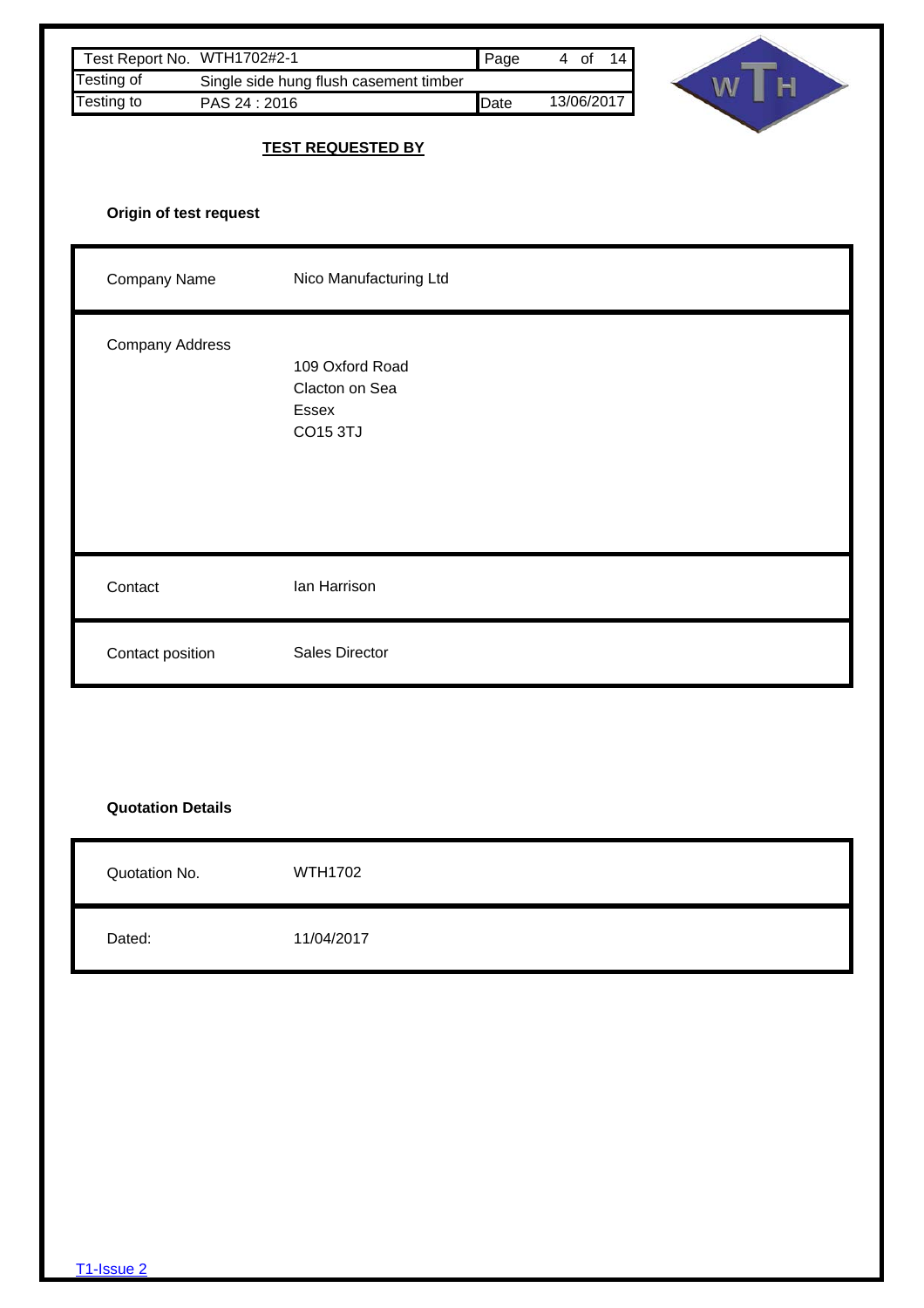| Test Report No. WTH1702#2-1 |                                        | <b>  Page</b> | 5 of       |
|-----------------------------|----------------------------------------|---------------|------------|
| Testing of                  | Single side hung flush casement timber |               |            |
| Testing to                  | PAS 24 : 2016                          | Date          | 13/06/2017 |



#### **DETAILS OF TEST**

| Description              | Single side hung      |
|--------------------------|-----------------------|
| Model / type             | Timber flush casement |
| Make / Brand             | Pronto Joinery        |
| Date sample received     | 28/04/2017            |
| Any special requirements |                       |

**C.4.3 Manipulation test. -** Using a variety of tools as detailed in Annex A of PAS24:2016 attempts are made to gain entry by such methods as removal of trim, insertion of tools to slide latches or bolts, undoing threaded fasteners and blows by hand to dislodge locking devices. Test a) takes place prior to infill removal test and test b) after the mechanical loading test.

Test a) Duration 15 minutes with no single technique being used for more than 3 minutes Test b) Duration 3 minutes with the primary intention of releasing threaded fasteners exposed as a result of the mechanical loading test.

**C.4.4.2 Infill medium removal test, Manual.** - Using a variety of tools as detailed in Annex A of PAS24:2016 attempts are made to remove gaskets, beads, security devices and then infill medium. Test duration is 3 minutes.

**C.4.4.3 Infill medium removal test, Mechanical.** - A load of 2000N is applied to each corner of the infill medium via a 150mm x 150mm wooden block and each load is held for 10 seconds. If failure is exhibited at the corners loading is continued along each section in an attempt to deglaze the window.

**C.4.5 Mechanical loading test.** - Loading consists of the application of a 1000N parallel to plane load which is held until a 3000N perpendicular to plane load has been applied and removed. Loads are applied to each corner and at each locking and hinge point of each opening sash. Loading cases (table C.1) and sequence of loading (figure C.14) are shown in PAS 24:2016.

**C.4.6 Manual check test.** - Using the tools specified in PAS 24:2016 B.4.6.2 attempts are made to gain entry by levering at any location and in any direction such that the combined location and direction of the force applied does not replicated the standard mechanical loading cases.

If entry is gained the new location and the direction of applied loads shall be noted and an additional mechanical loading test shall be performed.

Test duration 15 minutes with no single technique being used for more than 3 minutes

**C.4.7 Additional mechanical loading test.** - Carry out load test in accordance with C.4.5 using the loading configuration defined in C.4.6.

The samples were mounted in timber sub frames (nominal 100mm x 50mm in section). The samples were mounted in the test rig without any twists or bends that might influence the test result.

Note : The test specimens were kept in the test laboratory for a minimum of 12 hours at environmental conditions of between 15°C to 30°C, and 25% to 75% RH before each test was undertaken as specified in PAS 24:2016 Clause C.4.1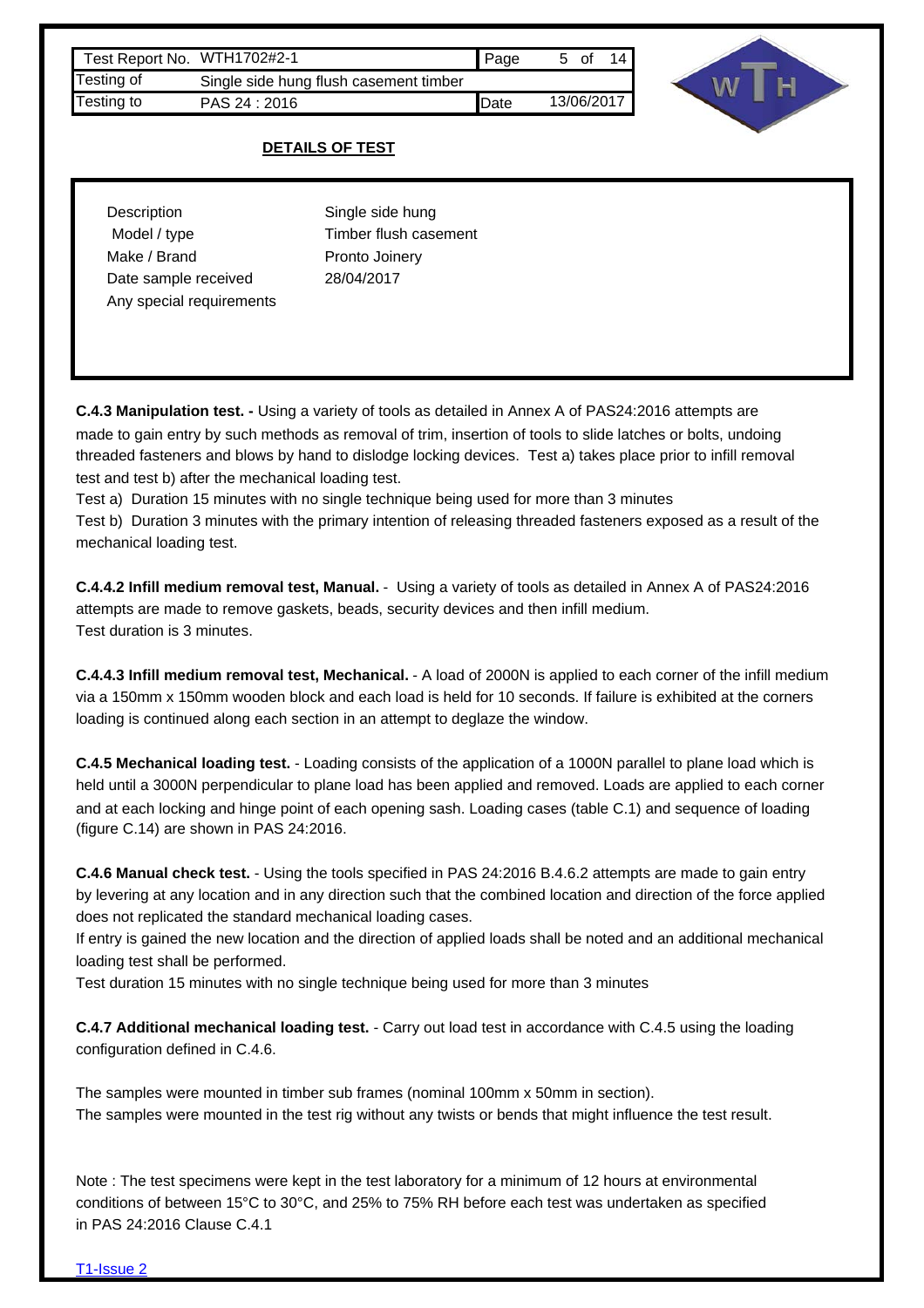| Test Report No. WTH1702#2-1 |                                        | <b>Page</b> | 6 of |            |
|-----------------------------|----------------------------------------|-------------|------|------------|
| Testing of                  | Single side hung flush casement timber |             |      |            |
| Testing to                  | PAS 24 : 2016                          | Date        |      | 14/06/2017 |



## **DETAILS OF SAMPLE**

| Sample details                       | Single side hung flush casement window                                                                                                                                          |
|--------------------------------------|---------------------------------------------------------------------------------------------------------------------------------------------------------------------------------|
| Fabricator                           | Pronto Joinery Ltd                                                                                                                                                              |
| Material:                            | Timber                                                                                                                                                                          |
| Finish                               | Unpainted                                                                                                                                                                       |
| Lock & keeps                         | Lock - Nico Retractable, part no 969530<br>Keep - Nico steel keep, part no 9640-K                                                                                               |
| Hinges &<br>protectors               | Hinge - Nico 12" Restricted egress, part no 8431<br>Hinge protector - Nico Xtra bolt 13mm, part no 8000                                                                         |
| Handle                               | Mila Prolinea Espag handle Part no 581394                                                                                                                                       |
| Fixings                              | Hinge - No 7 x 1 1/4" c'sk head into frame, No 7 x 1" c'sk head into sash<br>Lock - No 6 x 1 1/4" c'sk head<br>Keeps - No 7 x 1 1/4" c'sk head<br>Hinge protectors - 5mm x 30mm |
| Weather sealing                      | Q-lon gasket, part number AQ4846                                                                                                                                                |
| Glass<br>(or infill)                 | 4-16-4mm Clear toughened glass unit                                                                                                                                             |
| Glazing system                       | Glass unit siliconed in place, Externally beaded, beads pinned<br>Reddiseals security tape SGT122 used each side of glass unit.                                                 |
| Sample dimensions                    | 600mm(w) x 1080mm(h)                                                                                                                                                            |
| Additional information<br>T1-Issue 2 |                                                                                                                                                                                 |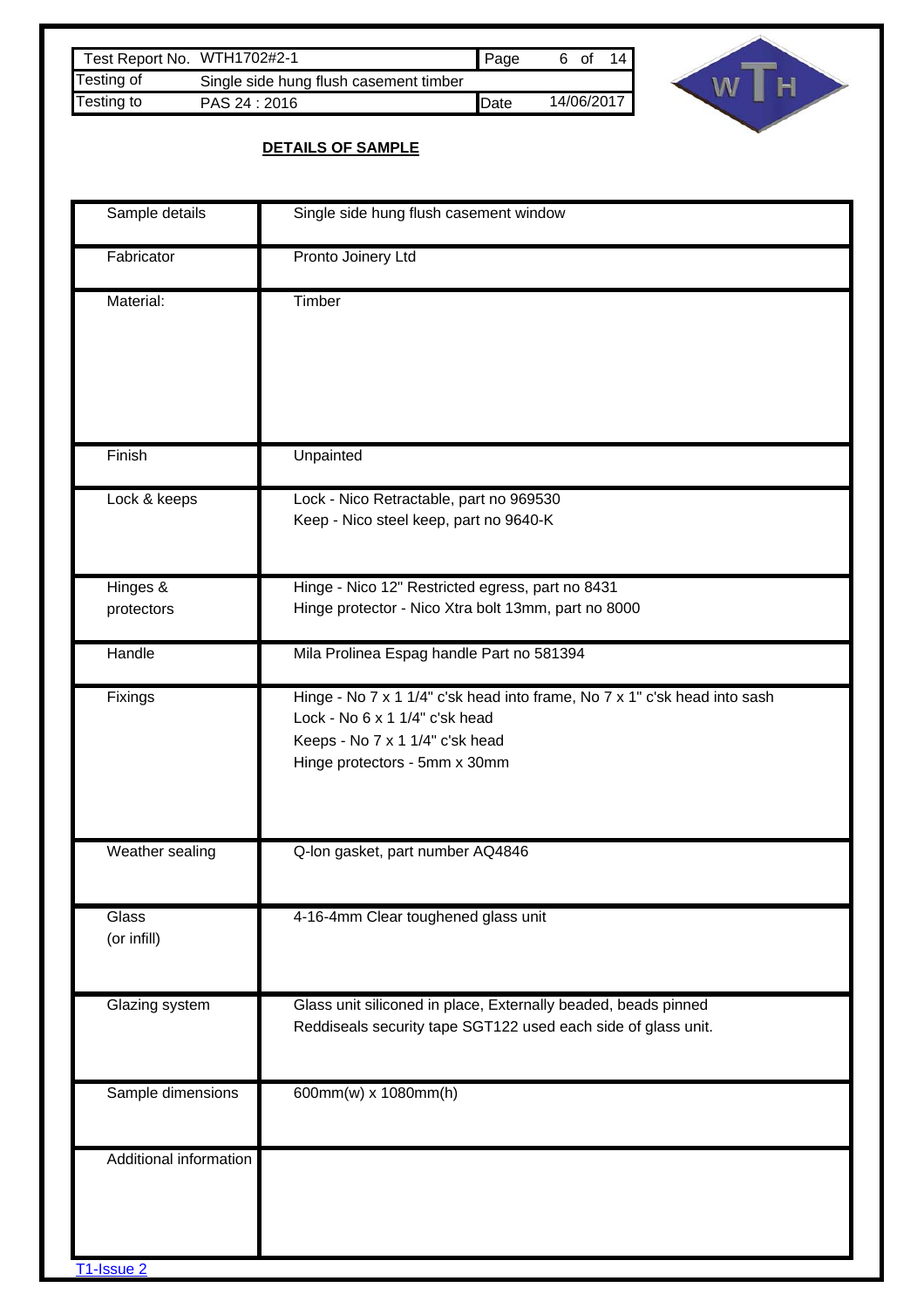| Test Report No. WTH1702#2-1 |                                        | l Page       | Οt         |  |
|-----------------------------|----------------------------------------|--------------|------------|--|
| Testing of                  | Single side hung flush casement timber |              |            |  |
| Testing to                  | PAS 24 : 2016                          | <b>IDate</b> | 18/07/2017 |  |



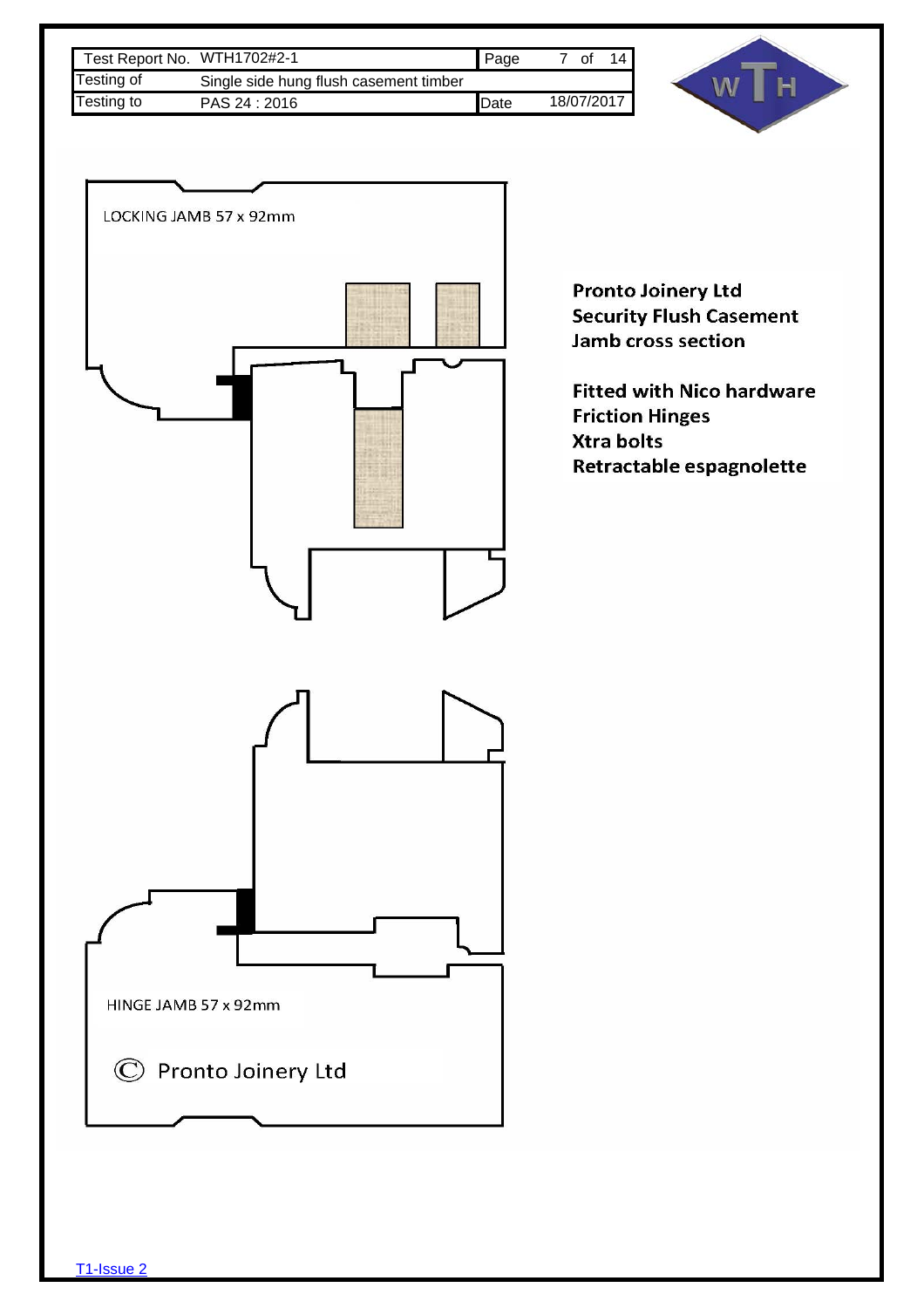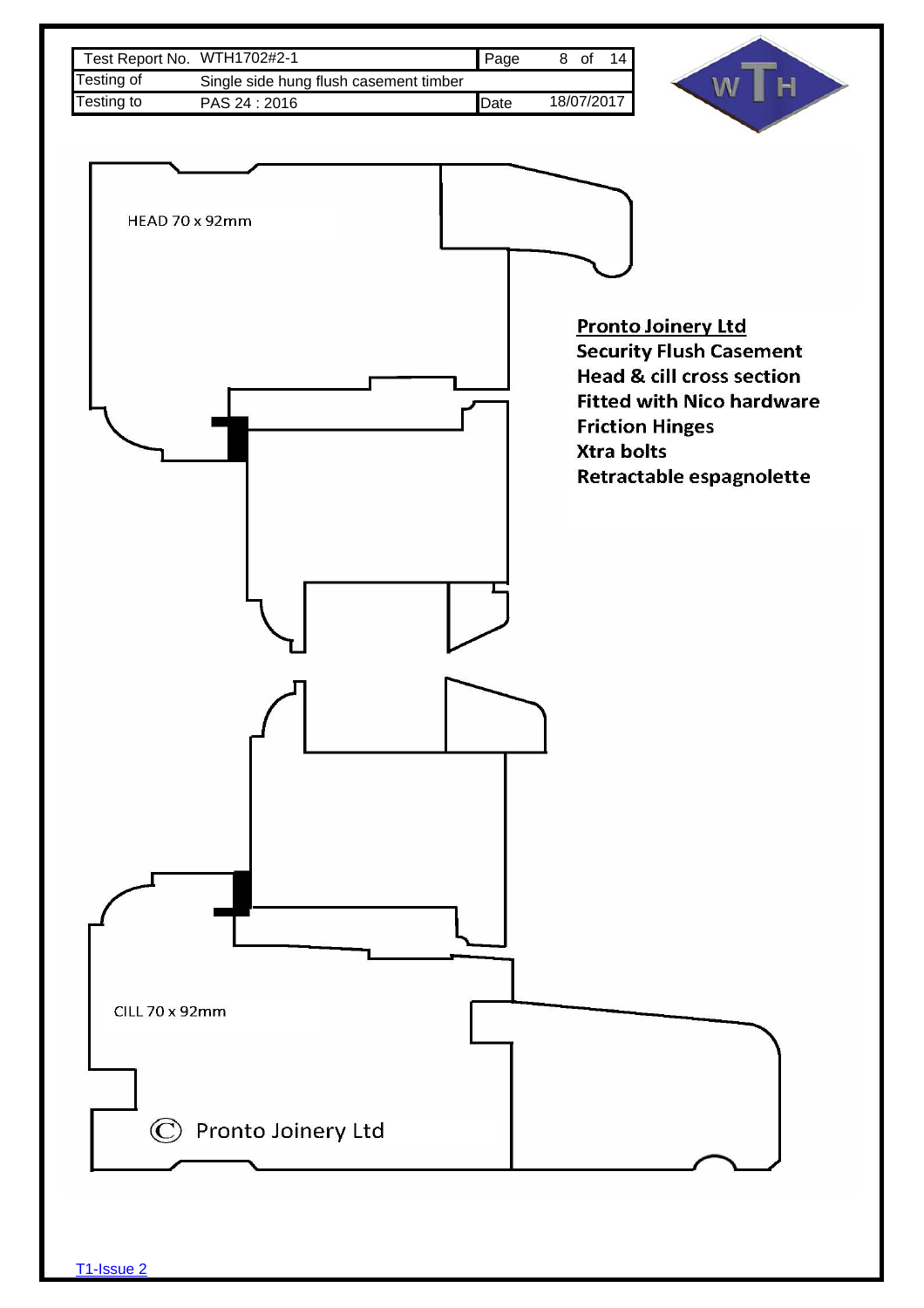| Test Report No. WTH1702#2-1 |                                        | Page | 9 of | 14 I       |
|-----------------------------|----------------------------------------|------|------|------------|
| Testing of                  | Single side hung flush casement timber |      |      |            |
| Testing to                  | PAS 24 : 2016                          | Date |      | 13/06/2017 |



# **CONCLUSIONS OF TEST**

| Clause No. | <b>Test Description</b>            | Test result |
|------------|------------------------------------|-------------|
| C.4.3      | Manipulation test a)               | Pass        |
| C.4.3      | Manipulation test b)               | Pass        |
| C.4.4.2    | Infill removal test - manual       | Pass        |
| C.4.4.3    | Infill removal test - mechanical   | Pass        |
| C.4.5      | Mechanical loading test            | Pass        |
| C.4.6      | Manual check test                  | Pass        |
| C.4.7      | Additional mechanical loading test | N/A         |

**Classification (As per clause 4.4)**

W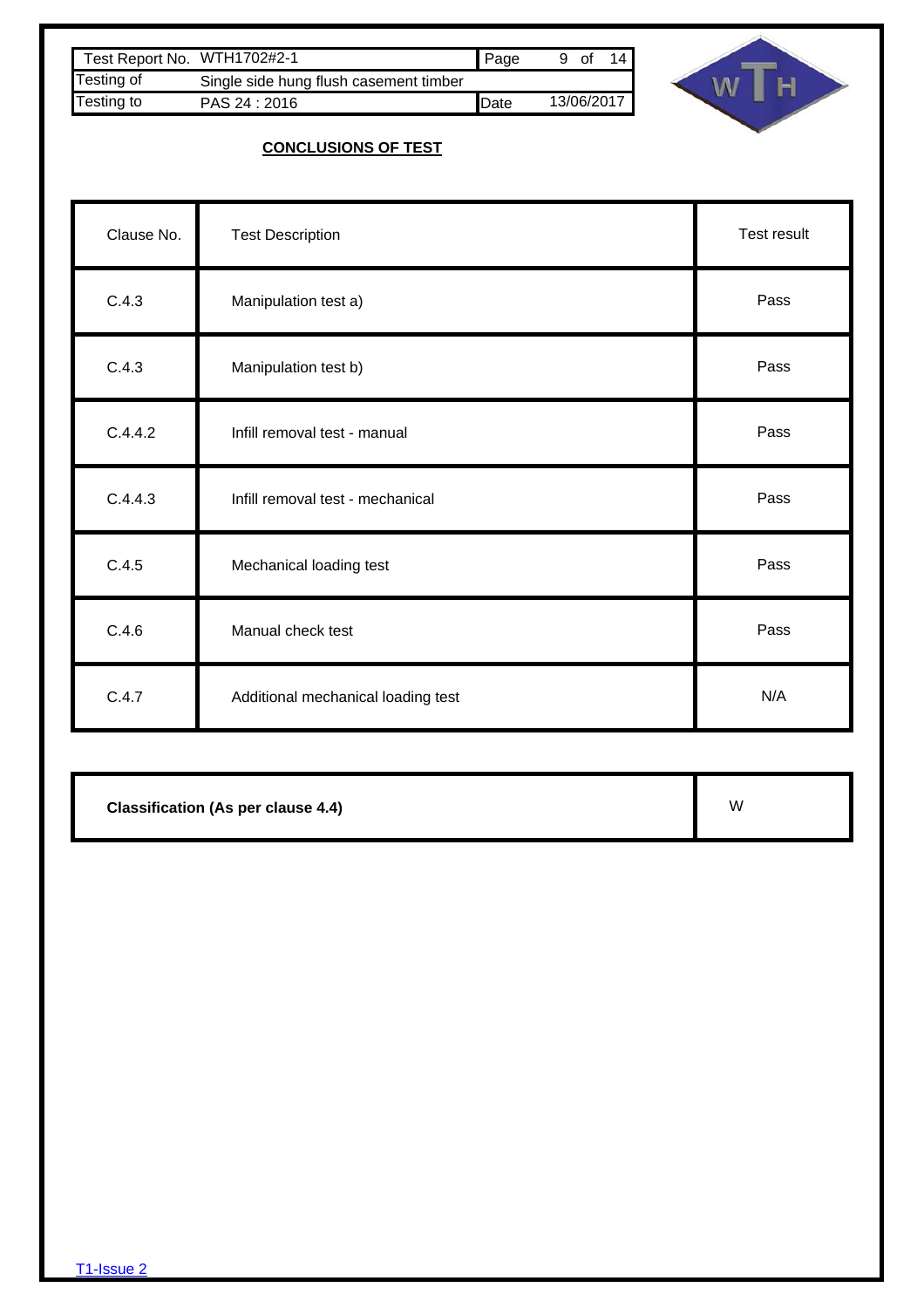| Test Report No. WTH1702#2-1 |                                        | Page         | 10 | of |            |
|-----------------------------|----------------------------------------|--------------|----|----|------------|
| Testing of                  | Single side hung flush casement timber |              |    |    |            |
| Testing to                  | PAS 24 : 2016                          | <b>IDate</b> |    |    | 13/06/2017 |



## **TEST WINDOW DRAWING**



| А | 1080 mm |
|---|---------|
| R | 600 mm  |
| C | 535 mm  |
| D | 415 mm  |
| E | 100 mm  |
| F | 395 mm  |
| G | 75 mm   |
|   |         |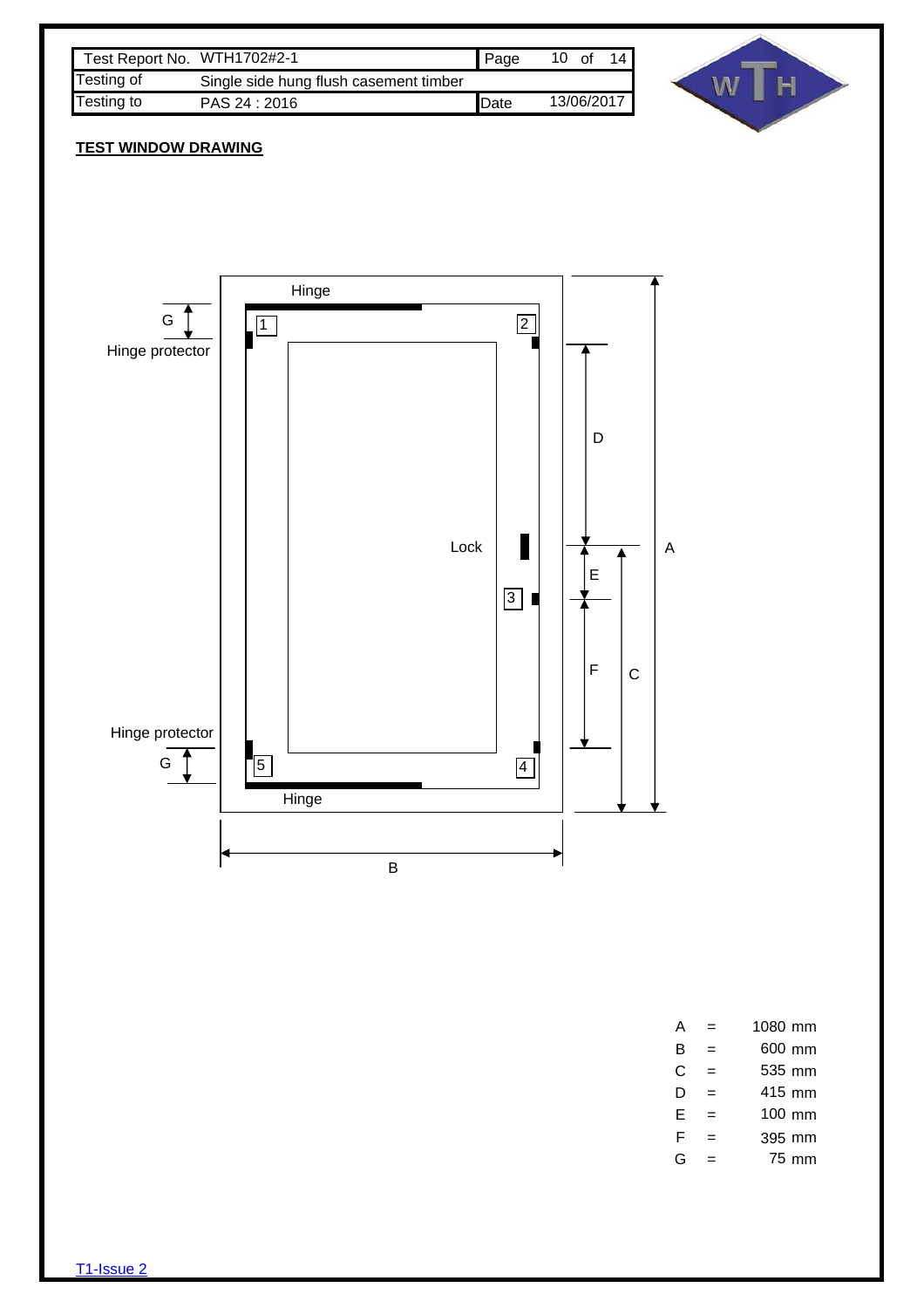| Testing of                                                 | Test Report No. WTH1702#2-1                                                                                                                                                                                                                                                                                                                                                                                                                                                                                                                                                                                                                                                                                                                                                                                                                                                                                                                         |                | Page     | 11 of 14   |      |            |
|------------------------------------------------------------|-----------------------------------------------------------------------------------------------------------------------------------------------------------------------------------------------------------------------------------------------------------------------------------------------------------------------------------------------------------------------------------------------------------------------------------------------------------------------------------------------------------------------------------------------------------------------------------------------------------------------------------------------------------------------------------------------------------------------------------------------------------------------------------------------------------------------------------------------------------------------------------------------------------------------------------------------------|----------------|----------|------------|------|------------|
| Testing to                                                 | Single side hung flush casement timber<br>PAS 24 : 2016                                                                                                                                                                                                                                                                                                                                                                                                                                                                                                                                                                                                                                                                                                                                                                                                                                                                                             |                | Date     | 13/06/2017 |      |            |
|                                                            |                                                                                                                                                                                                                                                                                                                                                                                                                                                                                                                                                                                                                                                                                                                                                                                                                                                                                                                                                     |                |          |            |      |            |
| <b>MANIPULATION TEST</b><br>Laboratory conditions          | Temperature                                                                                                                                                                                                                                                                                                                                                                                                                                                                                                                                                                                                                                                                                                                                                                                                                                                                                                                                         | $24^{\circ}$ C | Humidity | 51%RH      | Date | 13/06/2017 |
| No entry gained                                            | Clause 4.3 Manipulation test a)<br>Craft knife used to cut away sash profile around top lock point exposing lock case, 3mm flat blade<br>screwdriver used in attempt by manipulation and hand blows to disengage lock. - No entry gained<br>Paint scraper used to break away part of sash profile to partially expose lock case, paint scraper<br>and 3mm flat blade screwdriver used in attempt to disengage lock by manipulation and hand blows.<br>Craft knife and paint scraper used to cut away sash and frame profile around centre lock point in attempt<br>attempt to remove keep. - No entry gained<br>Craft knife used to cut away sash profile around bottom hinge protector, 3mm flat blade screwdriver<br>used in attempt to lever hinge protetor from sash. - No entry gained<br>Craft knife used to cut away sash profile around bottom hinge, 3mm flat blade screwdriver used in<br>attempt to lever hinge apart. - No entry gained |                |          |            |      |            |
|                                                            |                                                                                                                                                                                                                                                                                                                                                                                                                                                                                                                                                                                                                                                                                                                                                                                                                                                                                                                                                     |                |          |            |      |            |
|                                                            |                                                                                                                                                                                                                                                                                                                                                                                                                                                                                                                                                                                                                                                                                                                                                                                                                                                                                                                                                     |                |          |            |      |            |
| <b>INFILL MEDIUM REMOVAL TEST</b><br>Laboratory conditions | Temperature                                                                                                                                                                                                                                                                                                                                                                                                                                                                                                                                                                                                                                                                                                                                                                                                                                                                                                                                         | $24^{\circ}$ C | Humidity | 52%RH      | Date | 13/06/2017 |

## **MANUAL CHECK TEST**

| Clause 4.6 Manual check test (note tools used and time taken)                                              |  |  |  |
|------------------------------------------------------------------------------------------------------------|--|--|--|
| 2 off nail bars used to lever between centre and top lock points - No entry gained                         |  |  |  |
| Nail bar and 8mm flat blade screwdriver used to lever between centre and top lock points - No entry gained |  |  |  |
| 2 off nail bars used to lever at centre of hinge side of sash - No entry gained                            |  |  |  |
| 2 off nail bar used to lever at centre of bottom sash rail. - No entry gained                              |  |  |  |
| As no other potentially vulnerable points could be identified the test was halted.                         |  |  |  |
|                                                                                                            |  |  |  |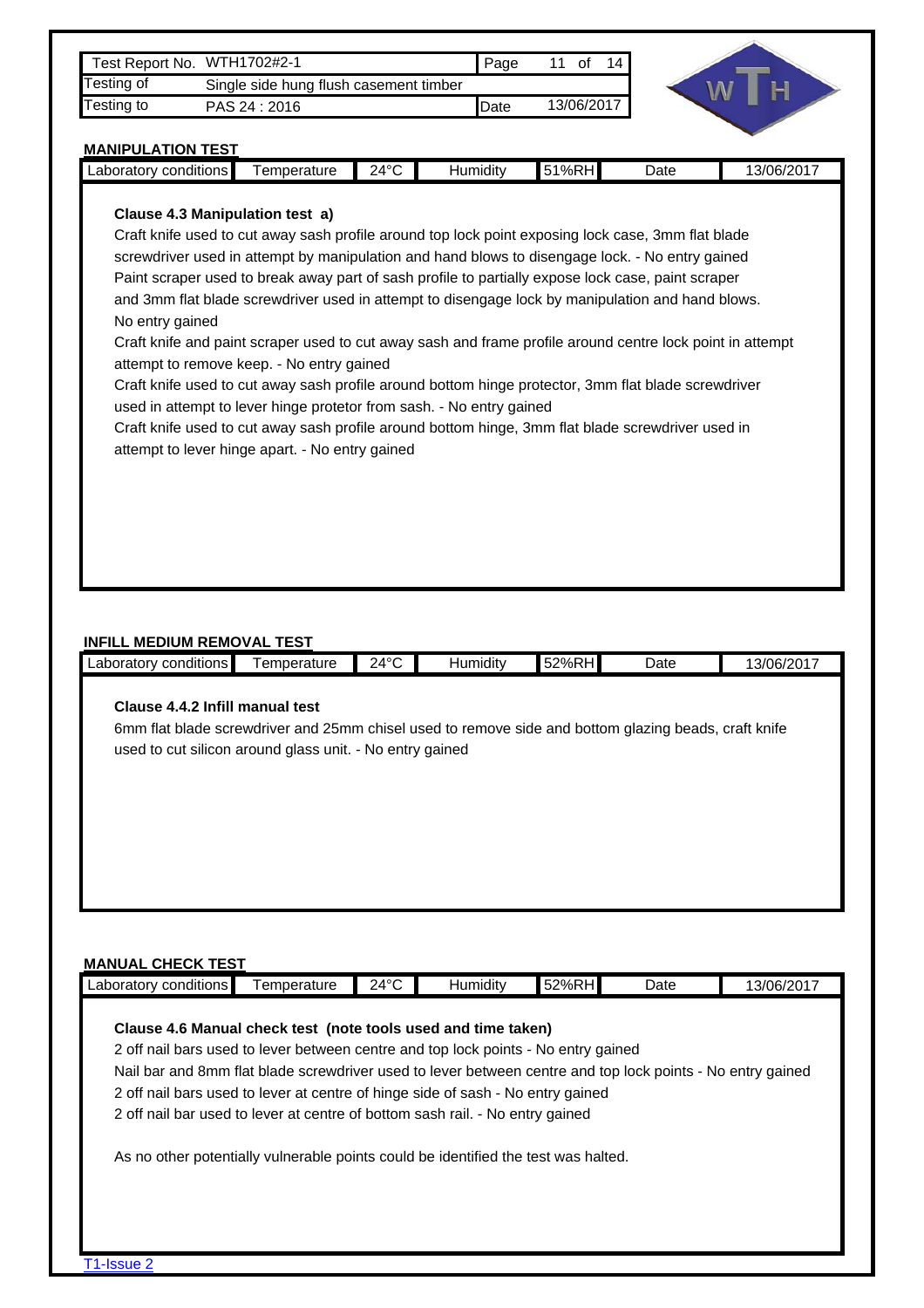| Test Report No. WTH1702#2-1 |                                        | Page         | 0f         | 14. |
|-----------------------------|----------------------------------------|--------------|------------|-----|
| <b>Testing of</b>           | Single side hung flush casement timber |              |            |     |
| Testing to                  | PAS 24 : 2016                          | <b>IDate</b> | 13/06/2017 |     |



# **IINFILL MEDIUM REMOVAL TEST**

| Laboratory conditions                                                |             |                |                 |       |      |            |
|----------------------------------------------------------------------|-------------|----------------|-----------------|-------|------|------------|
|                                                                      | Temperature | $22^{\circ}$ C | <b>Humidity</b> | 51%RH | Date | 13/06/2017 |
|                                                                      |             |                |                 |       |      |            |
| <b>Clause 4.4.3 Infill mechanical test</b>                           |             |                |                 |       |      |            |
| Each corner of glass loaded to 2000N and held for 10 seconds in turn |             |                |                 |       |      |            |
|                                                                      |             |                |                 |       |      |            |
| No entry gained                                                      |             |                |                 |       |      |            |
|                                                                      |             |                |                 |       |      |            |
|                                                                      |             |                |                 |       |      |            |
|                                                                      |             |                |                 |       |      |            |
|                                                                      |             |                |                 |       |      |            |
|                                                                      |             |                |                 |       |      |            |
|                                                                      |             |                |                 |       |      |            |
|                                                                      |             |                |                 |       |      |            |
|                                                                      |             |                |                 |       |      |            |
|                                                                      |             |                |                 |       |      |            |
|                                                                      |             |                |                 |       |      |            |
| <b>ADDITIONAL MECHANICAL LOADING TEST</b>                            |             |                |                 |       |      |            |
|                                                                      |             | $^{\circ}C$    | Humidity        | %RH   | Date |            |
|                                                                      |             |                |                 |       |      |            |
|                                                                      | Temperature |                |                 |       |      |            |
|                                                                      |             |                |                 |       |      |            |
| <b>Clause 4.7 Additional mechanical loading test</b>                 |             |                |                 |       |      |            |
|                                                                      |             |                |                 |       |      |            |
| N/A                                                                  |             |                |                 |       |      |            |
|                                                                      |             |                |                 |       |      |            |
|                                                                      |             |                |                 |       |      |            |
|                                                                      |             |                |                 |       |      |            |
|                                                                      |             |                |                 |       |      |            |
| Laboratory conditions                                                |             |                |                 |       |      |            |
|                                                                      |             |                |                 |       |      |            |

| <b>MANIPULATION TEST</b>                                                                                                                          |             |                |          |       |      |            |
|---------------------------------------------------------------------------------------------------------------------------------------------------|-------------|----------------|----------|-------|------|------------|
| Laboratory conditions                                                                                                                             | Temperature | $23^{\circ}$ C | Humidity | 52%RH | Date | 13/06/2017 |
| Clause 4.3 Manipulation test b)<br>3mm flat blade screwdriver used to partially remove screws holding hinge protector to sash.<br>No entry gained |             |                |          |       |      |            |
| T1-Issue 2                                                                                                                                        |             |                |          |       |      |            |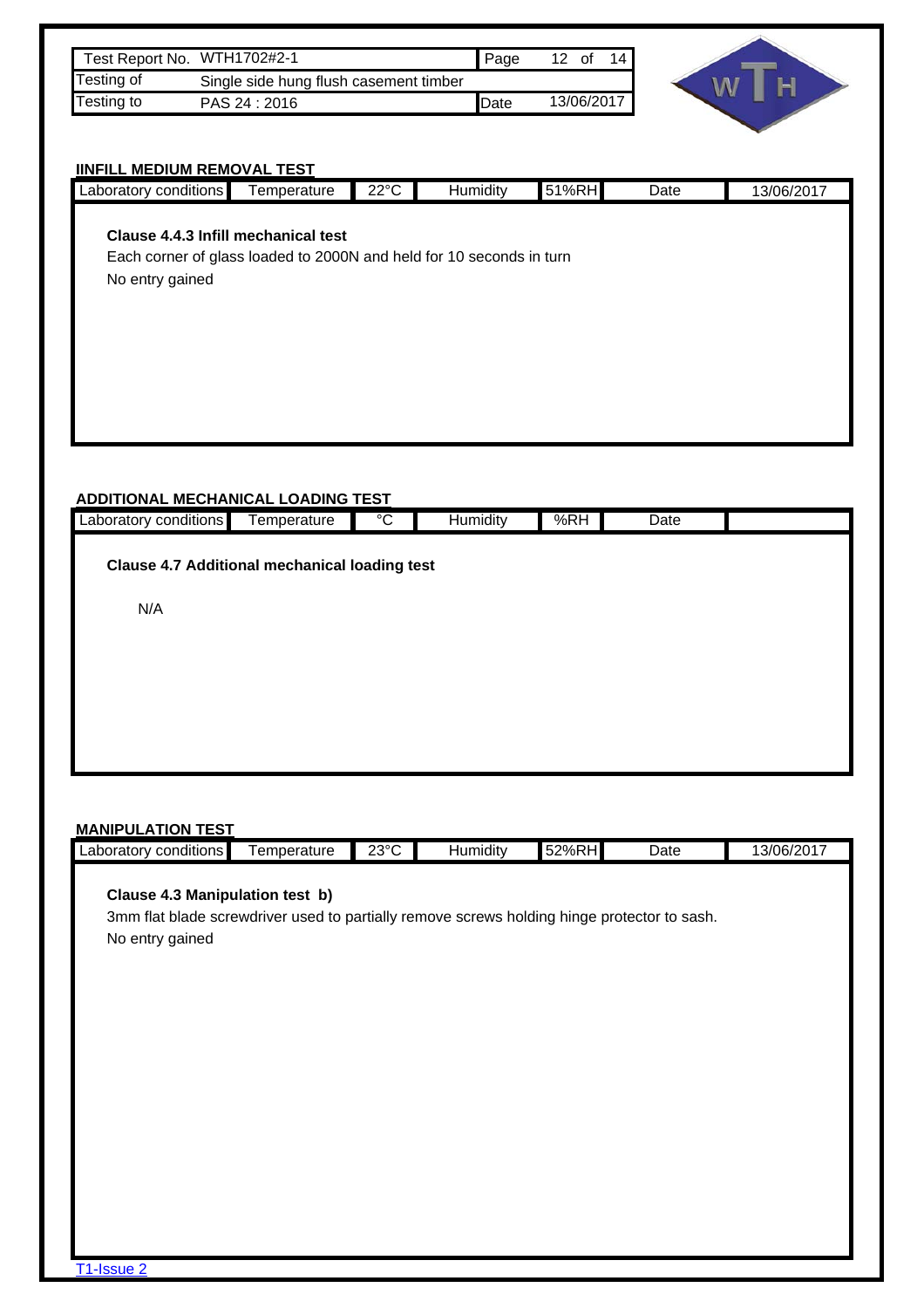| Test Report No. WTH1702#2-1 |                                        | <b>  Page</b> | 13 of |            | 14 I |
|-----------------------------|----------------------------------------|---------------|-------|------------|------|
| Testing of                  | Single side hung flush casement timber |               |       |            |      |
| Testing to                  | PAS 24 : 2016                          | <b>IDate</b>  |       | 13/06/2017 |      |



## **MECHANICAL LOAD TEST**

### **Clause 4.5 Mechanical Load test**

| Laboratory conditions                                               | Temperature |                    | $22^{\circ}$ C                                              | Humidity                       | 51%RH | Date                             | 13/06/2017 |
|---------------------------------------------------------------------|-------------|--------------------|-------------------------------------------------------------|--------------------------------|-------|----------------------------------|------------|
| Load location                                                       |             |                    | Parallel to<br>plain load                                   | Perpendicular<br>to plain load |       | <b>Observations / Assessment</b> |            |
| 1 Top hinge corner of sash<br>& hinge protector<br>Vertically down  |             | 1000 N<br>(10 sec) |                                                             | 3000 N<br>(10 sec)             |       | Held for 10 sec                  |            |
| 1 Top hinge corner of sash<br>& hinge protector<br>Horizontally     |             | 1000 N<br>(10 sec) |                                                             | 3000 N<br>(10 sec)             |       | Held for 10 sec                  |            |
| 2 Top lock corner<br>& lock point<br>Vertically down                |             |                    | 1000 N<br>3000 N<br>Held for 10 sec<br>(10 sec)<br>(10 sec) |                                |       |                                  |            |
| 2 Top lock corner<br>& lock point<br>Horizontally                   |             | 1000 N<br>(10 sec) |                                                             | 3000 N<br>(10 sec)             |       | Held for 10 sec                  |            |
| 3 Centre lock point<br>Vertically down                              |             | 1000 N<br>(10 sec) |                                                             | 3000 N<br>(10 sec)             |       | Held for 10 sec                  |            |
| 3 Centre lock point<br>Horizontally                                 |             | 1000 N<br>(10 sec) |                                                             | 3000 N<br>(10 sec)             |       | Held for 10 sec                  |            |
| 4 Bottom lock corner<br>& lock point<br>Vertically down             |             | 1000 N<br>(10 sec) |                                                             | 3000 N<br>(10 sec)             |       | Held for 10 sec                  |            |
| 4 Bottom lock corner<br>& lock point<br>Horizontally                |             | 1000 N<br>(10 sec) |                                                             | 3000 N<br>(10 sec)             |       | Held for 10 sec                  |            |
| 5 Bottom hinge corner of<br>sash & hinge protector<br>Vertically up |             | 1000 N<br>(10 sec) |                                                             | 3000 N<br>(10 sec)             |       | Held for 10 sec                  |            |
| 5 Bottom hinge corner of<br>sash & hinge protector<br>Horizontally  |             | 1000 N<br>(10 sec) |                                                             | 3000 N<br>(10 sec)             |       | Held for 10 sec                  |            |
|                                                                     |             | 1000 N<br>(10 sec) |                                                             | 3000 N<br>(10 sec)             |       |                                  |            |